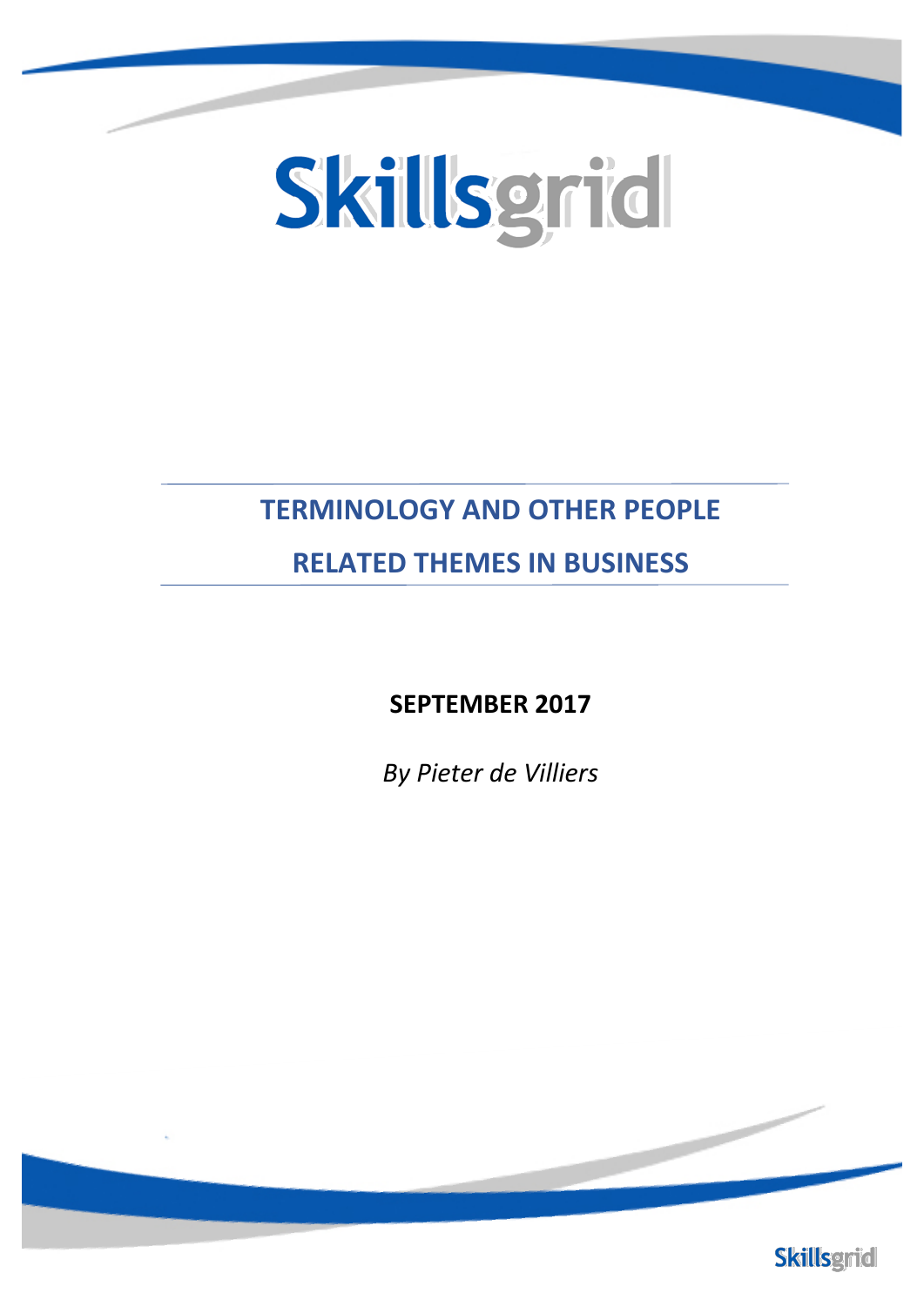## **Terminology and other related People Management Themes in Business Author: Pieter de Villiers Head of Research and Development: Shadowmatch**

## **Context**

Shadowmatch Consultants are workforce optimization specialists consulting for a wide variety of companies. Through their strategic consulting services, they have over the years identified some of the biggest – and most common – challenges faced by these companies when it comes to optimizing their workforce. These include employee energy management, motivation and work-related expectations employees have. Because of this, along with a lack of communication between employer and employee in terms of expectations and agreements, companies are facing the risk of running "a mismatch between employer and employee" that could negatively influence how these companies operate.

Along with this, Shadowmatch have also identified the importance of correct language usage and communication between companies and employees when dealing with these challenges head on. Though when challenges are faced, questions often arise between the various parties involved. The right language usage (like the use of specific words) and communication in these situations are crucial to resolve these challenges as quick as possible, and to avoid similar situations in the future.

Clear, documented and guidelined structures given to management teams can often help avoid a mismatch between employer and employee. When implemented correctly, it can also help strengthen communication between companies and employees, workforce performance management, personal development and career progression.

### **Purpose**

The aim of this whitepaper is to deal with the most common confusions experienced by the Shadowmatch team when working with clients on the challenge of managing a work force optimally.

### **Problem Statement**

Communication. The language we use to communicate in is often filled with words that have vague meaning. Words can (in some cases) have more than one definition, have a different meaning when used in certain contexts and have various meanings due to personal interpretation. The relationship between communication and interpretation is thus important. When something that is being communicated is misinterpreted, it could lead to an unnecessary misunderstanding, and when in a workplace environment - a mismatch between employer and employee. Below are a few examples.

#### Example 1:

A business owner says: "I need a properly qualified programmer". What does 'a properly qualified programmer' mean? Does it refer to a degree? Specific programming language skills? Somebody that's able to simply do the job?

### Example 2:

A manager says: "We have recruited a highly qualified finance administrator for our team but it doesn't work. Work quality is poor, productivity is poor and the individual is just not the person we want". How should one interpret this, and do the words used by the manager have similar weight in meaning for everyone hearing this?

#### Example 3:

The CEO says: "I want a business culture of honesty, dedication, care for people, service to clients and employee development as key business drivers". Fact is, not all of what the CEO said has to do with culture. Culture is not something you want as a business leader. It is what you have created as a business leader.

## **About this Publication**

The Shadowmatch team has identified a list of terms that can cause confusion in the workplace. In order to help optimize companies' workforces, these terms have been listed below. For clarity these terms will now be described and where possible, confusion will be addressed by sharing practical examples. The aim is to keep this a short and easy read, with the main takeout being workforce optimization enablement.

**1. Qualifications:** This refers to the knowledge needed by current, and prospective, employees for success in the workplace. Success is measured against a knowledge index which can be defined in two learning paths towards building the necessary knowledge faculties for a job. The first learning path is official training/studies, and the second learning path is through experience.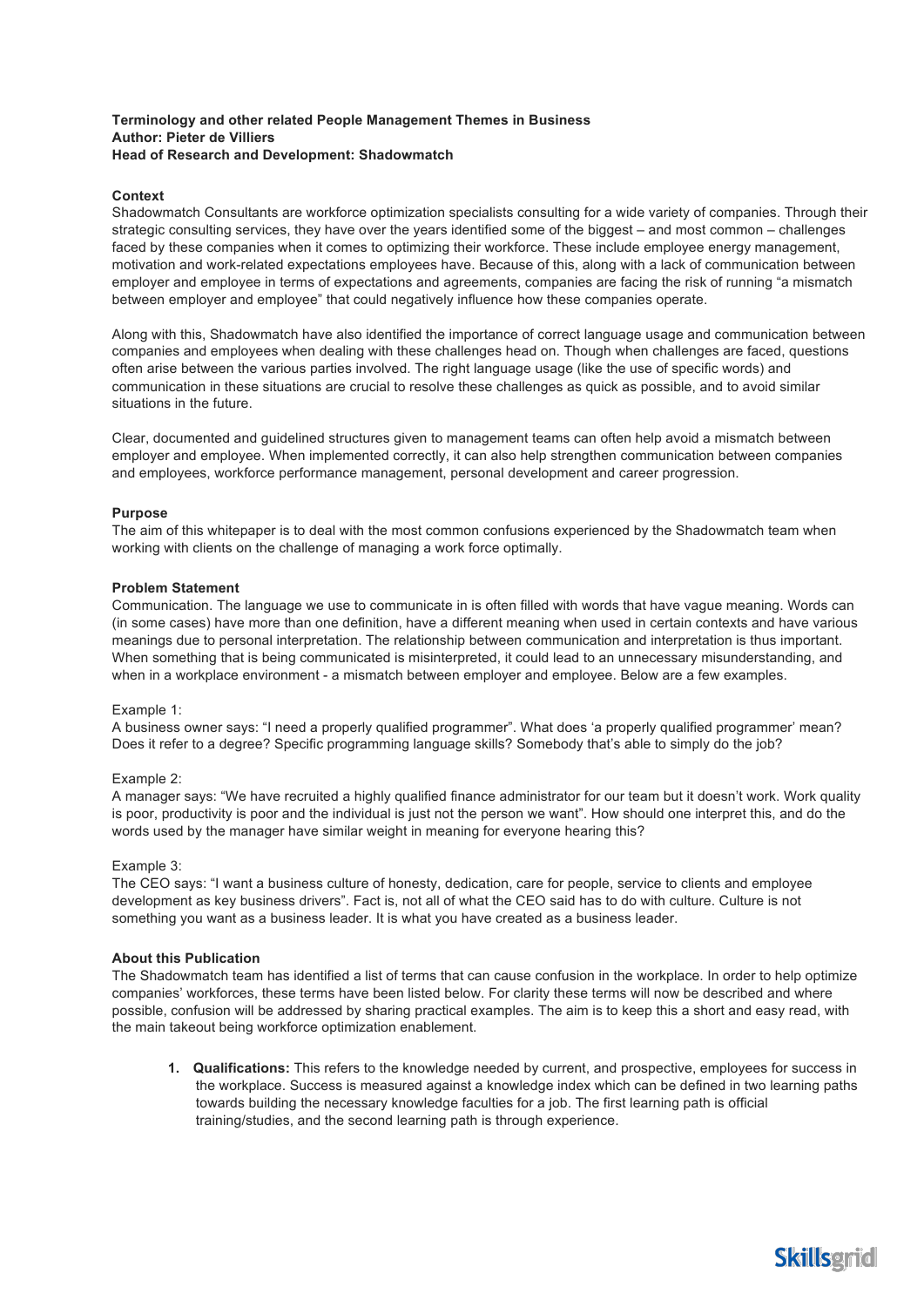Official training/studies typically refers to institutionally recognized training and can include things like written exams/tests, proof of learning and a qualification/certificate/diploma as proof that the official training/studies have been achieved.

Learning through experience, the second learning path, should be deemed just as valuable as official training and is mostly practical and job specific. This type of learning is usually automatically paired with pros and cons. The pros seem obvious, in the sense that practical learning (hands-on experience) have already been established in the workplace. The cons are that this form of learning could easily lack theoretical completeness. What's most challenging is that learners of experience have little or no proof of what exactly has been learned. This makes it almost impossible to determine what the theoretical knowledge of the individual is. In some jobs these theoretical knowledge frames can be critical.

When we refer to 'Qualifications', reference is made to theoretical knowledge, relevant to the job that the individual knows in support of doing the job. Let's use a pilot as an example: When asked, "What is the rate the atmospheric pressure decreases with an increase in elevation above mean sea level," any pilot should know the answer. It is theory that could be critical. If someone has a pilot license, the license is proof of the fact that he/she knows this.

**2. Skills:** This refers to an individual's ability and physical ease of doing a job. Execution capabilities! Skills are almost always about the ability to physically do something effectively, in an efficient and risk-free manner. Skills depend on an individual's multiple abilities working together to execute a task in a smooth and efficient manner. An example will help. The skill of administrative work depends on various sub-skills such as; 1. the ability to logically file documents so that it's easily found when needed, 2. cross referencing documents to ensure that the necessary documents are stacked and filed together for the complete file to be referenced when necessary, and 3. ensuring that all documents are filed when needed and in order. This will prevent the "a missing contract syndrome" so often found in administrative offices.

When we refer to 'skilled people' it's important to have the same frame of reference. It has to do with the fact that skilled people are capable of executing a task in a smooth, efficient and effective manner. Someone might not understand anything about the mechanics of a golf ball but he/she might have the skill of playing a very good game of golf.

**3. Workplace Behaviour Patterns:** Keep in mind that all behaviour follow patterns. This is a complicated, extremely important and in a way very simple reality. These patterns cross influence each other as a contextual reaction of the individual to the environment, and then defines a profile of behaviour. If the behavioural patterns of an individual are not in harmony with the behavioural patterns necessary for the job, bilateral damage is inevitable. The individual will suffer as a result of this mismatch and the job too will suffer equally. This is the most critical aspect of workplace success and failure. In most instances bilateral damage accounts for poor performance, negative spirit amongst employees and an unpleasant workplace atmosphere (vibe).

If a group of people working together do not approve each other's behaviours, do not work along similar patterns of activities and do not share similar ways of getting the job done, the result could be a team who compromises success. If companies don't get this right, they have largely failed in their efforts to put together a successful workforce.

**4. Job Titles:** Ask, 'What is the name of the job'? Many companies and individuals cannot get this right. This is a name! It is not a sentence or a series of bullet points on a slide. It is a single label to name a job or position. Examples: Call Centre Agent. Teacher. Head Master. Head of sales. Engineer. Artist. Programmer. Office Manager. Finance Manager. Project Manager.

When job titles are exaggerated, it can become an environment of 'prestige titles' and lead to workforce problems. In such cases an employees' ambition is misplaced, they tend to have a job title in mind as their next goal and overall job focus shifts away from the business' success to *their* business position. Job titles are (and should be) simple name tags that identifies the work people do.

**5. Job Description:** This is a sentence. Maybe two sentences, maximum three. It describes the job. It answers the question: "Tell me, what do you actually do?" The following answers are great examples: 1. "I sell second hand cars in Johannesburg", 2. "I lecture Physics to engineering students at the University", 3. "I do research as part of a team commissioned to design the optimal water purification system", 3. "I treat ill people", 4. "I teach people to play tennis".

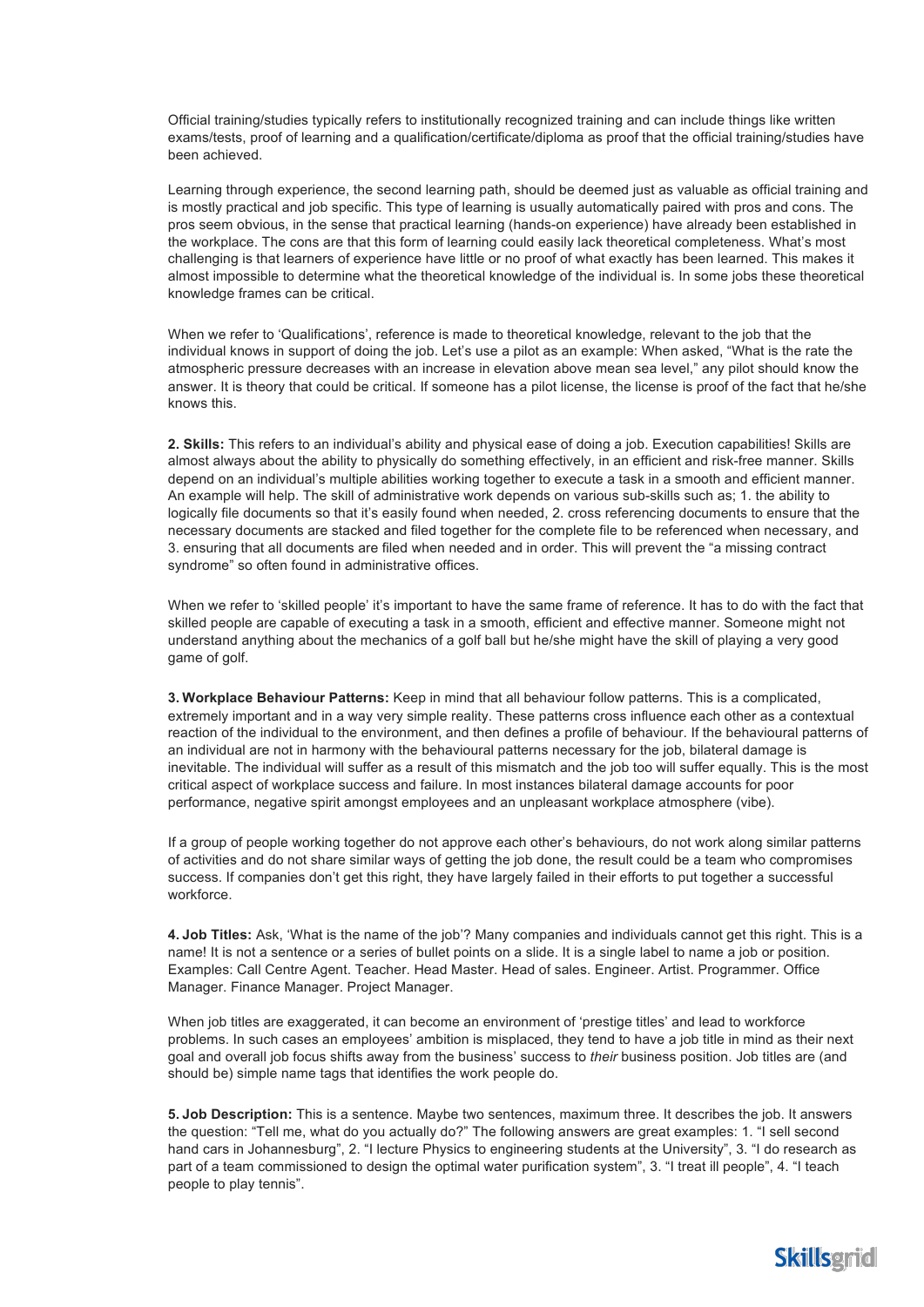Job descriptions should not be an extensive list of tasks related to the job. Here's one example: Generate invoices. Send out invoices. Report on invoices outstanding. Compare bank statements to invoices paid. Followup on outstanding invoices. Ensure all services and products delivered to clients are being invoiced. Ensure invoice credibility to clients to prevent pseudo invoicing to prevent fraud. Wrong! The job description should be: Responsible for the entire invoicing function of the business.

**6. Standard Operating Procedures:** This is a step by step description of how the job is done (Idiots manual). If somebody steps into a new role without any prior experience of the work at hand, this 'step by step description' should easily enable the new recruit to do the job without external help. If this is not the case, it can be taken as a sign that there are problems within the business. These could include: 1. processes being too complicated, 2. systems used are poorly designed, 3. poor succession planning, and/or 4. individuals recruited not competent of doing the job at hand. It could also be related to training for the job that is not adequate (see 2. Skills). Be careful: In some jobs this is governed by legislation. Safety officers, pilots, some medical procedures, aircraft maintenance and some legal procedures are all examples where legislation requires Standard Operating Procedures compliance.

**7. KPAs (Key Performance Areas):** Three key concepts important to understanding this HR function: 1. quality of work, 2. quantity of work delivered, and 3. work priority. Coupled with these three concepts are three functions each should deliver on: 1. minimum acceptable levels of work, 2. satisfactory levels of work, and 3. exceptional work delivered. In simple terms, KPA's can be plotted on a matrix of quantity, quality and priority against expectable and minimum, satisfactory and outstanding performance.

KPA's are the foundation of performance management. If this is not documented by the company and signed by the employee, performance management becomes impossible especially in countries with strict labour legislation. When KPAs are signed, it becomes a performance contract to which employees should adhere to. An agreement between employer and employee that describes the work expectation and deliverables for which the employee is paid.

**8. Code of Conduct:** This refers to the way companies expect people to behave at work and includes things like adherence to governance, dress code and how to treat visitors. It could also be described as 'office manners'. A code of conduct is sometimes most respected at institutions like medical practices, police stations, counselling practices, etc. Some companies have their code of conduct described, documented and sometimes distributed amongst employees. These companies are mostly very well organised, disciplined and they expect all their employees to uphold specific standards of behaviour. In some instances, the way people address each other is defined and adherence is compulsory.

A code of conduct can become part of company culture if it defines values and principles. If not, it is purely structured as 'office manners'. Sometimes companies get mixed up between culture, code of conduct, code of ethical practice and company culture adherence. A code of conduct stipulates an organization's expectations and guiding practices for appropriate workplace behaviour.

**9. Culture:** This is the shared values, principles and the vibe (energy and 'spontaneous-ness') as it is collectively practiced by the majority of employees. This is usually shaped and created by the 10% most influential people present in the business. There is no such thing as a Documented Company Culture Pin-up. This is in most instances a company culture dream as provided by senior management. Culture is the shared behavioural patterns displayed by the top most influential business leaders and followed or resisted by the collective of the workforce.

If the CEO of a company shouts and screams at employees, employees will experience this as accepted behaviour and will most likely do the same to their peers or clients. If the leadership team lies to clients when deadlines were not met, employees will most likely lie to their managers when their deadlines are not met. If the CEO earns a salary 300 times the salary of a junior employee in the business, and that junior financially struggles to live a decent life, the CEO cannot say: 'We care for our people". The truth is then the opposite.

**10. Code of Ethical Practice:** This is the framework of honesty, transparency and fairness as lived by all in a company, and the way in which they hold each other accountable. In a healthy environment, if the CEO has been dishonest and is caught red handed by (say) the security guard, the security guard should feel that he/she can expose such behaviour without consequences of fear or favour. Again, some businesses are very sensitive and requires the code of ethical practice to be documented, discussed and signed on the date of employment.

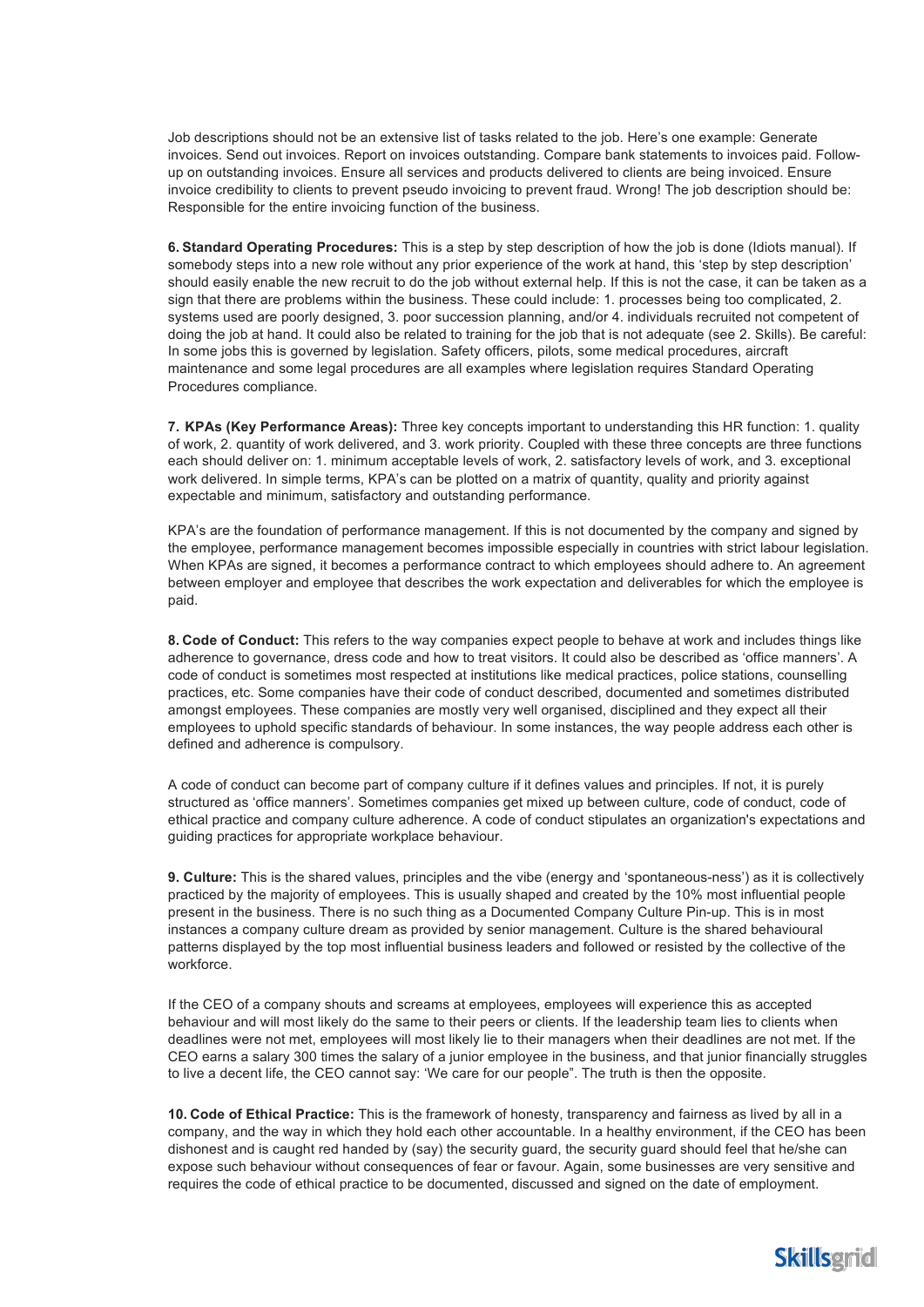Accountants, legal offices, medical centres and many more companies run very sensitive businesses where strict adherence to a code of ethical practice is important. In most instances, an awareness amongst employees is sufficient, but sometimes it must be elevated to become a condition of employment.

A good example is a receptionist working at a medical centre who tells people (without respect for privacy) about the medical conditions of patients. This should constitute as immediate dismissal.

**11. Company Culture Adherence:** This refers to an outline of the principles employees uphold as a business, the way they do it and the pride in which they are doing it. Without repeating the above, company culture is a values and principles based atmosphere of collective behavioural patterns in a business. Adherence to this is a function of recruitment. Employees must be of similar ethical fibre as that of the business leaders. If this is not the case, culture disruption takes place, subcultures develop and the business ends up with an 'us-and-them' culture. Normally split along the lines of seniority. This is dangerous and it could destroy a business, especially medium sized companies (between 50 and 500 employees).

**12. Innovation, Learning and Development:** What is in place to support innovation, learning and development amongst all employees in a company? Every employee must be on a development path. Every development path must be applicable to the job done by the employee and it must be known to all. At least one major learning and development progression per employee per year must be accomplished. Unfortunately, this has become company talk with very little company action in most cases. Research indicate that less than 5% of businesses can answer "Yes" to the following question: "Is every employee on a managed, dedicated job relevant personal development programme?" What business leaders tend to underestimate is the tangible, financial benefit this gives the business. It reduces resignations, attracts competent people, improves business efficiencies and above every other benefit, it creates a learning and development culture with an explicit message that the people working for the company is an important asset to the business.

**13. Talent Management:** Make a mental note of the following intense statements: Talented people cannot hide! It is impossible! They cannot be 'unseen' in a business. You don't have to develop them, they are already developed. They don't need the job where they are employed, they can walk out and find a better job next door. They must be used, supported, admired and empowered to deliver extreme results as a function of their extreme abilities. They are sometimes very stubborn people. Self-minded. Better in what they do best than the rest. Easily frustrated. Extremely valuable as well as extremely destructive. They show low levels of loyalty and fear. They know they are good in what they do and they are often very willing to display their talents.

A short but fascinating case study will demonstrate this. A well-known corporate business employed John. John has an extreme talent to understand investments, calculate risk, predict trends and analyse historic data with derived intelligent conclusions that are mind blowing to say the least. On top of this, John is highly qualified with qualifications from leading global universities. His employer realised his value and decided to appoint him to a more senior position. He refused the new position because he didn't like the idea. The HR director told him that this new position is such a compliment and it could be frowned upon if he turns a cold shoulder to this compliment. This is what John said: "I told you I'm not interested. I like my current job. You will pay me what I tell you to pay me and I will be reasonable because I know my value. If this is not OK, let me know. I have five jobs offered to me that I can take whenever I want to". Sounds arrogant? Yes. People with extreme talent are often like this. They tell you, you don't tell them.

There is a current mind-set that talented people are those individuals we can develop to become very competent in what they do. We have to find them, identify them and then develop them. This is a mind-set from a fairy-tale world. This is a display of a very poor understanding of what talent means. Talented people have superior capabilities. You don't teach them, they teach you. They have pre-coded knowledge. It has been given to them. They excel above the vast majority of ordinary people. They have an extreme work efficiency ability. They do a job ten times quicker and better that normal clever competent people. These people are extremely valuable. Think of people like Albert Einstein, Beethoven, Mozart, Rafael Nadal, Ernie Els, Elon Musk, Dr Christiaan Barnard, Wernher von Braun and many more. The challenge is that some of them never deliver to their potential because the system doesn't allow them to.

So, if somebody says: "Please help me identify talent in my business?" Consider saying: "You don't have talented people. If you had talented people you would have known it. What I can do is to help you find the smartest people in your business so that we can develop their optimal potential". With this in mind, it is sometimes difficult to understand what somebody with the Job Title of Talent Manager does. If you have to manage and motivate